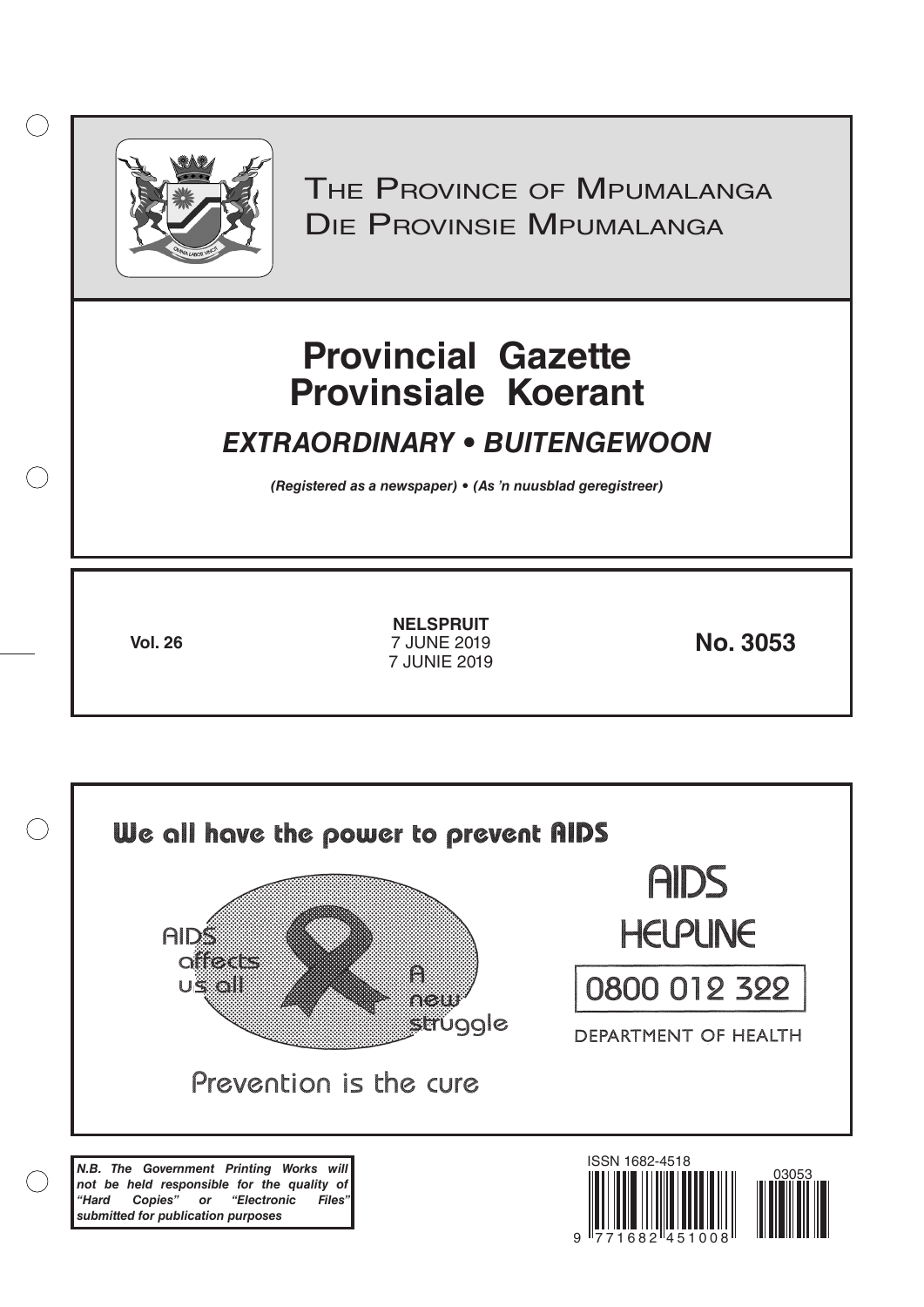## **IMPORTANT NOTICE:**

**The GovernmenT PrinTinG Works Will noT be held resPonsible for any errors ThaT miGhT occur due To The submission of incomPleTe / incorrecT / illeGible coPy.**

**no fuTure queries Will be handled in connecTion WiTh The above.**

#### **CONTENTS**

|    |                                                       | Gazette Page |     |
|----|-------------------------------------------------------|--------------|-----|
|    |                                                       | No.          | No. |
|    | <b>PROVINCIAL NOTICES • PROVINSIALE KENNISGEWINGS</b> |              |     |
| 87 |                                                       | 3053         |     |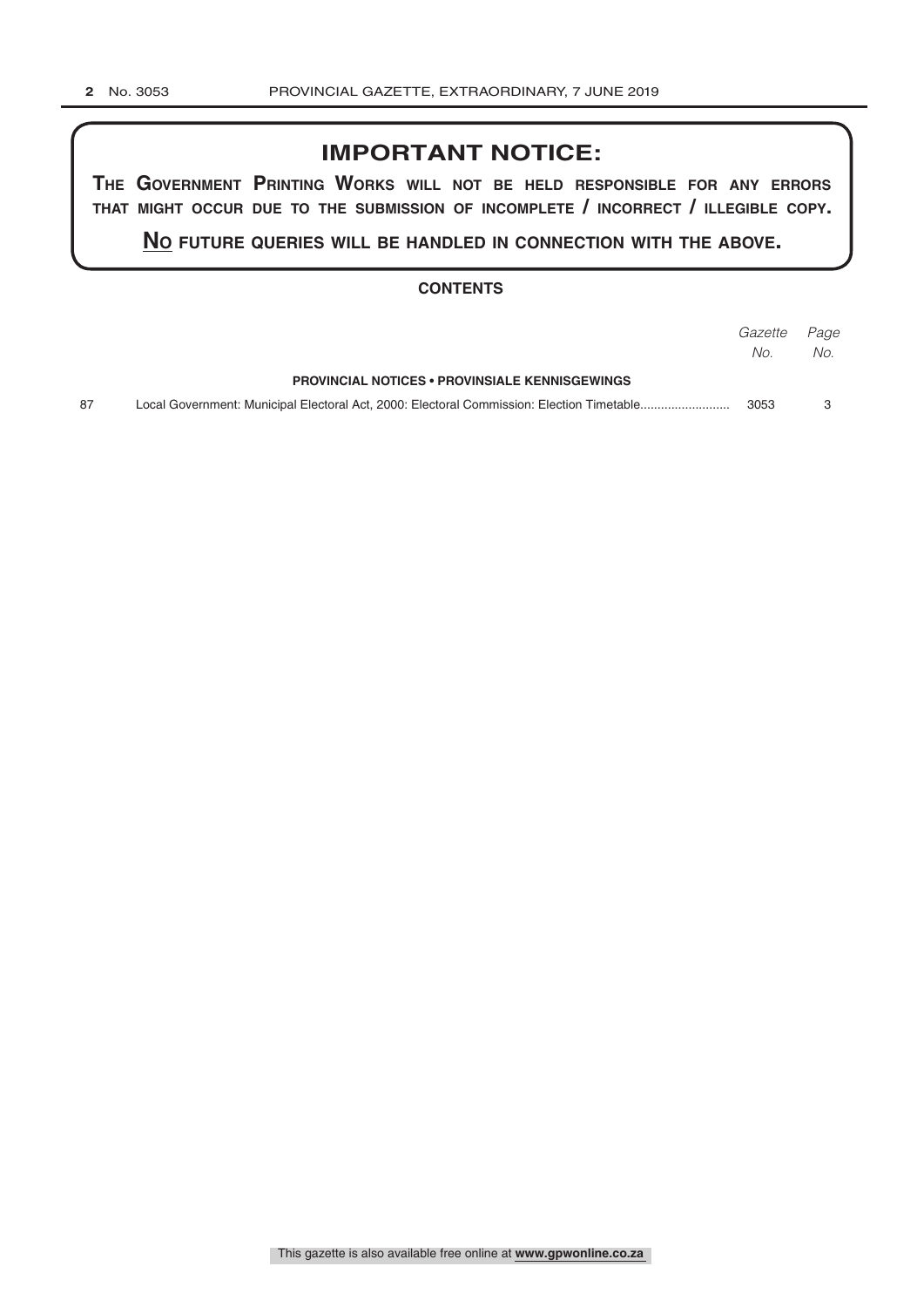### Provincial Notices • Provinsiale Kennisgewings

#### **PROVINCIAL NOTICE 87 OF 2019**

#### **ELECTORAL COMMISSION**

#### **ELECTION TIMETABLE**

The Electoral Commission hereby gives notice that it has in terms of section 11 of the Local Government: Municipal Electoral Act, 2000, compiled the election timetable set out below to apply to the municipal by-elections to be held on 26 June 2019 in respect of Ward 3 of the Emakhazeni [MP314] Local Municipality; as proclaimed by Provincial Notice number 79 of 2019, as published in the Provincial Gazette Extraordinary No. 3049 of the Mpumalanga Province, dated 24 May 2019. A reference to "section" in this election timetable is a reference to that section in the Local Government: Municipal Electoral Act, 2000 (Act No. 27 of 2000).

#### **Cut-off time for act to be performed**

1 An act required in terms of this Act to be performed by not later than a date in the election timetable must be performed before 17:00 on that date, unless otherwise specified.

#### **Certification of the voters' roll**

2 By 30 May 2019 the chief electoral officer must certify the segments of the voters' roll for the voting districts to be used in the by-elections in terms of section 6(2)(a).

#### **Notice that lists of addresses of voting stations are available for inspection**

3 By 30 May 2019 the chief electoral officer must give notice that copies of a list of voting stations and their addresses will be available for inspection at the office of the Commission's local representative in terms of section 19(5).

#### **Notice of route of mobile voting stations**

4 If the Commission decides to use mobile voting stations in the byelections, the Commission must by 7 June 2019 give notice of the route, including the locations and estimated times of stopping of each mobile voting station in terms of section 22(1).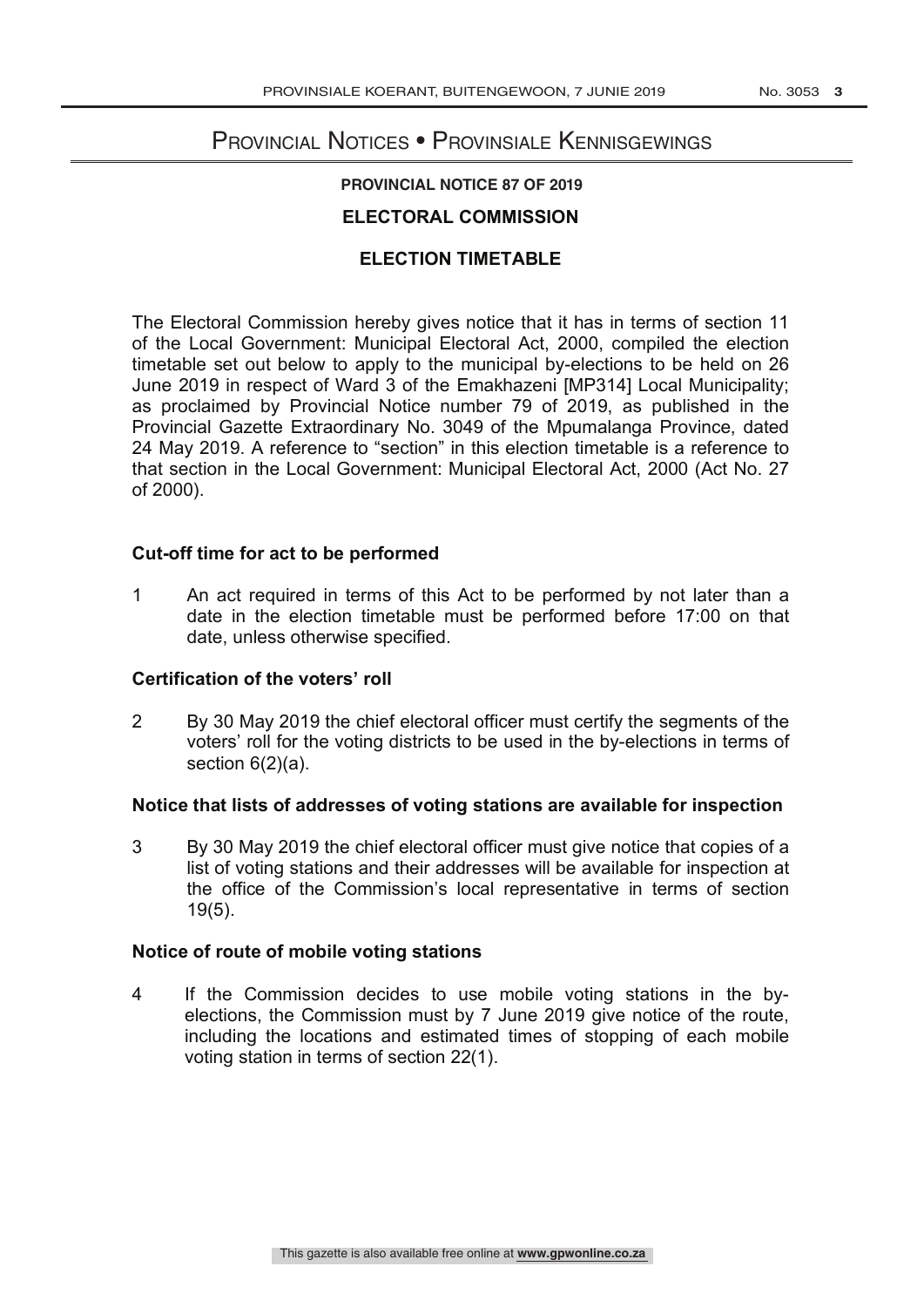#### **Cut–off date for nomination of ward candidates to contest an election**

5 By no later than 3 June 2019 at 17h00, the nomination of a person to contest the by-election in a municipality as a ward candidate must be submitted to the Commission's local representative on a prescribed form and in the prescribed manner in terms of section 17(1).

#### **Cut–off date for compilation and certification of ward candidate lists**

6 By 10 June 2019 the Commission must compile for each ward a list of ward candidates, certify those lists for that by-election, and keep copies of the lists available at the office of the Commission's local representative in terms of section 18 (1).

#### **Cut-off date for issuing certificates**

7 By 10 June 2019 the Commission must issue to each ward candidate contesting the by-election, a prescribed certificate in terms of section  $18(1)(d)$ .

#### **Application for special vote**

8 10(1) By no later than 14 June 2019 a voter may apply in terms of Regulation 28B (1) to cast special vote within the voting district where she or he is registered. [Applications for special votes will only be received from 10 June 2019]

(2) On 25 June 2019 voters who had successfully applied to cast their special votes at the voting station, may visit the voting station between 08h00 and 17h00 to cast their special votes.

(3) On 25 June 2019 voting officers must visit voters who had successfully applied to cast their special votes at their places of residence, to afford them the opportunity to cast their votes there.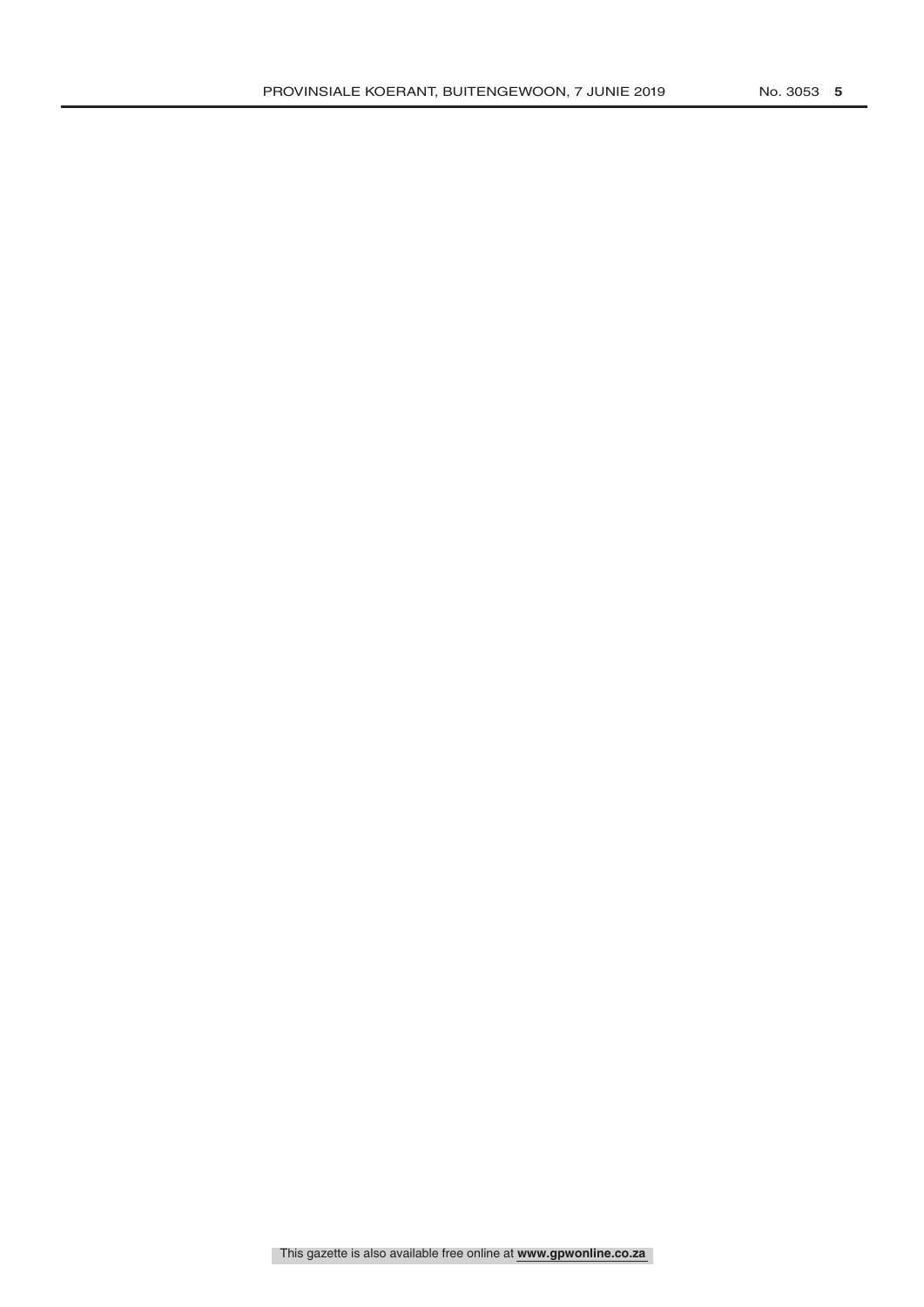This gazette is also available free online at **www.gpwonline.co.za**